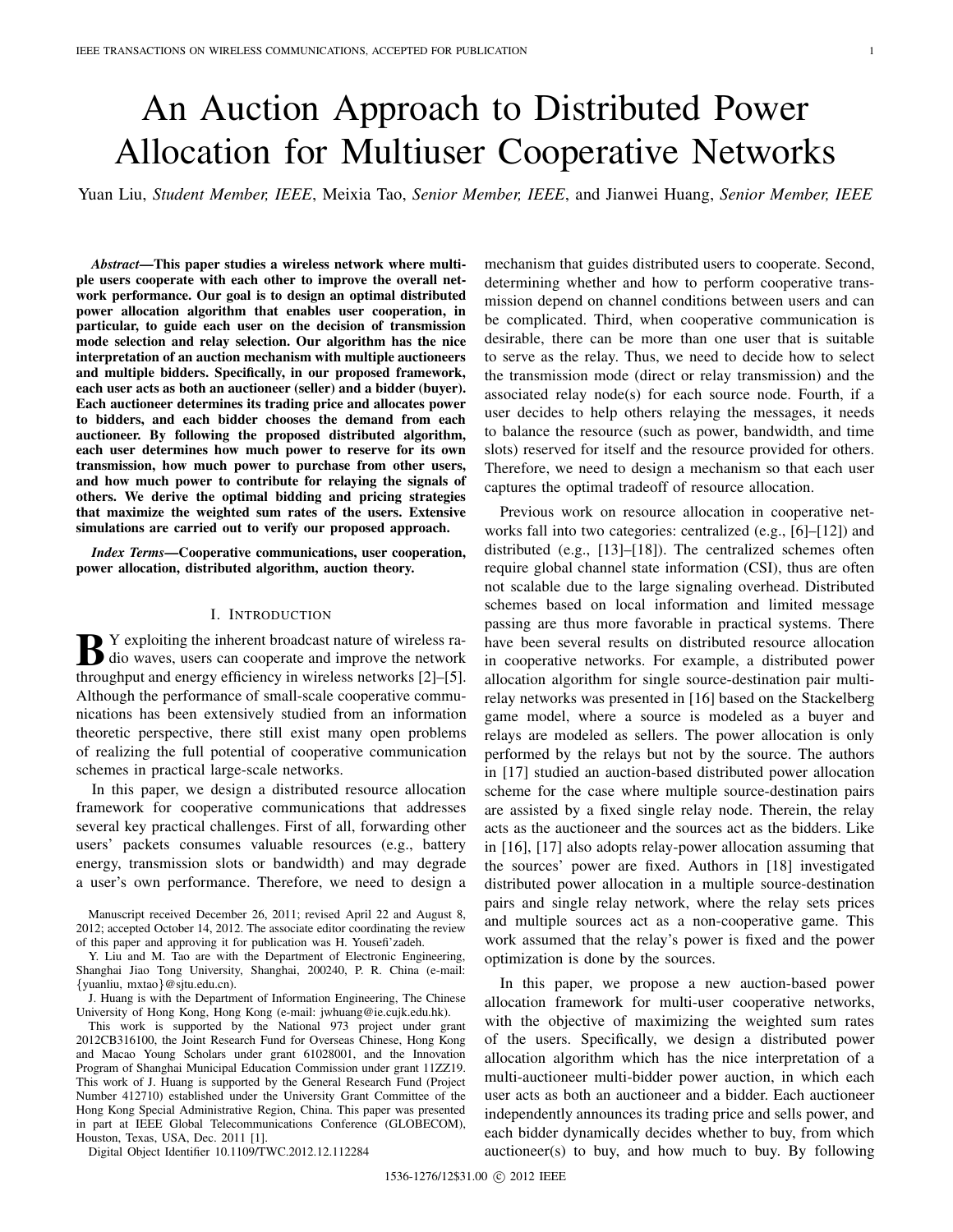

Fig. 1: An example of the cooperative communication with two users (transmitter-receiver pairs).  $T_i$  and  $R_i$  denote the transmitter and receiver of user  $i$ , respectively.

the proposed distributed mechanism, each user can achieve the optimal resource utilization and maximize the system weighted sum rates in a fully distributed fashion.

Our paper distinctly differs from the previous work [16]– [18] in threefold: 1) unlike those work considering the *relayassisted* cooperative communications with dedicated relays, we study the user cooperation scenario where users cooperate and help each other; 2) unlike these results only optimize relay-power [16], [17] or source-power [18], we optimize the power allocation of each transmitting node to tradeoff the resource consumption of transmitting its own traffic and forwarding other nodes' traffic; 3) by employing distributed multiple-input multiple-output (MIMO) techniques (e.g., [19], [20]) for relay transmission, our proposed power allocation scheme implicitly incorporates both relay selection and transmission mode selection between direct transmission and relay transmission, which enables each user to decide whether to cooperate, whom to cooperate with, and how to cooperate in a distributed fashion through a unified framework. We also discuss some implementation issues of the proposed distributed mechanism in practical wireless networks, including synchronization, channel estimation, interaction procedure, and step-size selections.

The remainder of this paper is organized as follows. Section II describes the system model and the problem formulation. Section III presents the details of the proposed multiauctioneer and multi-bidder power auction. Extensive simulations are provided in Section IV. Finally we conclude the paper in Section V.

## II. SYSTEM MODEL AND PROBLEM FORMULATION

The network consists of  $K$  cooperative users, each of which has its own source node and destination node. Different users have distinct source nodes, but may share the same destination node. The users can cooperate with each other, thus the source node of a user can be a transmitter and a forwarder simultaneously. The main idea of cooperative transmission is to utilize the extra power available at those source nodes, by enabling them to act as relays for those sources who are far from their destinations. Such cooperative transmission can be regarded as a distributed multiple-antenna system. Each node is subject to the half-duplex constraint, so that it cannot transmit and receive at the same time over the same channel. It is possible, however, for the node to transmit and receive simultaneously on different channels.

Let  $\mathcal{K} = \{1, 2, ..., K\}$  be the set of users. Each user is allocated an orthogonal channel to transmit its own data information.<sup>1</sup> Without loss of generality, we assume that channel  $i$  is allocated to user  $i$ . The cooperative transmission includes two phases, with an example shown in Fig. 1. In the first phase, the source node of user  $i$  ( $1 \le i \le K$ ) transmits the message to its own destination on channel  $i$  and listens on all other channels. In the second phase, some source nodes (who have the proper channel conditions and extra transmission power) form a distributed MIMO system and simultaneously help to relay the signals of user  $i$  on channel  $i$  by using distributed space-time codes [19], [20].

The  $K \times K$  matrix  $p$  denotes the transmission power, where  $p_{j,i}$  denotes the amount of power that the source node of user j contributes to forwarding user i's information for  $i \neq j$ , or the amount of power user  $i$  consumes for its own transmission for  $i = j$ . The sum of the jth row of  $p$  represents the total power consumption of user  $j$ , which is subject to a peak power constraint  $\overline{p}_i$ . Note that this power matrix implicitly accounts for transmission mode and relay node adaptations. For instance, if p is a diagonal matrix, then only direct transmission is selected; full user cooperation is selected if all the elements of *p* are non-zero.

Let *R* be a  $K \times 1$  vector whose element  $R_i$  denotes the achievable rate of user  $i$  at a given power allocation vector  ${p_{j,i}}_{j=1}^K$ . This achievable rate definition can accommodate different distributed MIMO techniques, such as the nonregenerative based amplify-and-forward (AF) and regenerative based decode-and-forward (DF) relay strategies. The detailed expression of rate  $R_i$  will be given later.

The global network objective is to allocate the power on each source node in order to maximize the weighted sum rates of the users. The optimization problem can be formulated as follows (**P1**):

$$
\textbf{P1:} \qquad \max \ \sum_{i \in \mathcal{K}} w_i R_i \tag{1}
$$

$$
s.t. \sum_{i \in \mathcal{K}} p_{j,i} \leq \overline{p}_j, \ \forall j \in \mathcal{K} \tag{2}
$$

variables 
$$
p \succeq 0
$$
, (3)

where  $w_i$  is the weight that represents the priority of user i.

If date rate  $R_i$  for each user i is a concave function of the power vector  $\{p_{j,i}\}_{j=1}^K$ , then the objective function is concave as any positive linear combination of concave functions is concave. Moreover, constraint (2) is convex and constraint (3) is affine. Hence the feasible set of this optimization problem is convex. Therefore, **P1** is a convex optimization problem and there exists a globally optimal solution. The Lagrangian of **P1** is given by:

$$
L(\mathbf{p}, \boldsymbol{\lambda}) = \sum_{i \in \mathcal{K}} w_i R_i - \sum_{j \in \mathcal{K}} \lambda_j \left( \sum_{i \in \mathcal{K}} p_{j,i} - \overline{p}_j \right), \quad (4)
$$

where  $\lambda = (\lambda_1, \lambda_2, ..., \lambda_K) \succeq 0$  are the Lagrange multipliers related to the power constraints. Applying the Karush-Kuhn-Tucker (KKT) conditions [21], we obtain the following necessary and sufficient conditions for the optimal primal variables

<sup>1</sup>It is assumed that the spectrum is equally divided based on the number of users.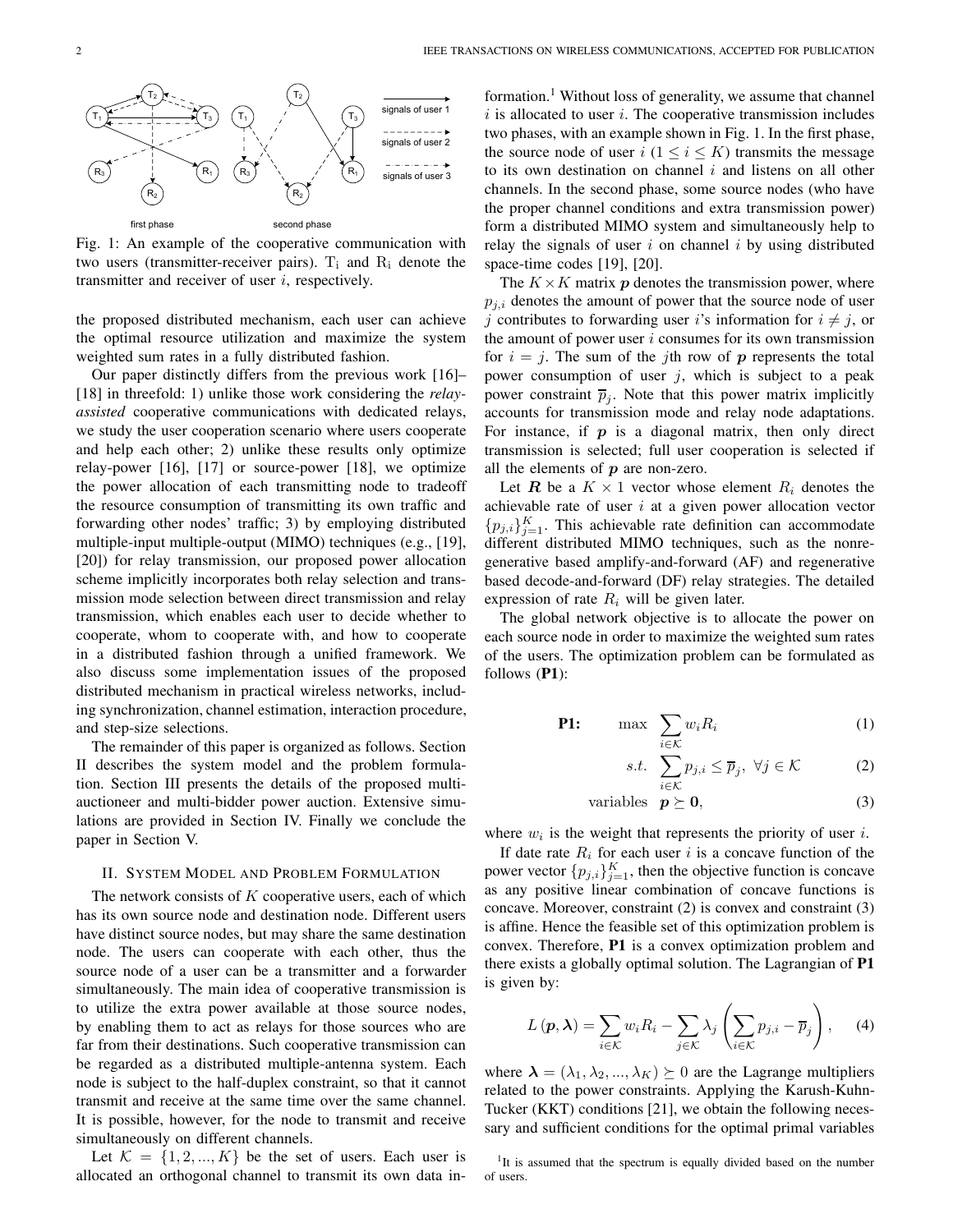*p*<sup>∗</sup> and dual variables *λ*∗:

$$
\frac{\partial L\left(\boldsymbol{p}^*, \boldsymbol{\lambda}^*\right)}{\partial p_{j,i}^*} \leq 0, \forall i, j \in \mathcal{K},\tag{5}
$$

$$
\lambda_j^* \left( \sum_{i \in \mathcal{K}} p_{j,i}^* - \overline{p}_j \right) = 0, \forall j \in \mathcal{K}, \tag{6}
$$

$$
\sum_{i \in \mathcal{K}} p_{j,i}^* \le \overline{p}_j, \forall j \in \mathcal{K}, \tag{7}
$$

$$
p^* \succeq 0, \ \lambda^* \succeq 0. \tag{8}
$$

Note that the KKT conditions imply that  $w_i R_i'(p_{j,i}^*) = \lambda_j^*$  if  $p_{j,i}^* > 0$ , and  $w_i R_i'(p_{j,i}^*) \leq \lambda_j^*$  if  $p_{j,i}^* = 0$ .

Next we study the concavity of the achievable rates  $\boldsymbol{R}$  with respect to the power allocation matrix *p*. For an illustration purpose, we employ the AF relay strategy in this paper. We model the wireless fading environment by the large-scale path loss, shadowing, and small-scale Rayleigh fading. The additive white Gaussian noises (AWGN) at all users are assumed to be independent circular symmetric complex Gaussian random variables, each having zero mean and unit variance.

In the first phase of the cooperative communication, each source node  $i \in \mathcal{K}$  broadcasts its signal  $x_i$  to all other source nodes for all  $j \neq i$  and its destination. Thus the received signals at its destination and node  $i$  from  $i$  are given by, respectively

and

$$
y_{i,j} = \sqrt{p_{i,i}} h_{i,j} x_i + n_j, \ \forall j \neq i,
$$
 (10)

 $y_i = \sqrt{p_{i,i}} h_{i,i} x_i + n_i,$  (9)

where  $n_i$  is the AWGN at destination i,  $h_{i,j}$  is the channel gain from source i to destination j,  $\forall i, j$ .

In the second phase, all other users participate in the cooperative transmission of user  $i$  in the form of AF based distributed space-time coding. Specifically, each user  $j \in \mathcal{K} \setminus i$  multiplies its received signal from user  $i$  over a certain time duration, denoted as  $y_{i,j}$ , with a distributed space-time code matrix  $A_j$ and then forwards the coded signal to the destination using power  $p_{j,i}$ . The received signal vector at user i' destination is

$$
z_i = \sum_{\forall j \in \mathcal{K}\backslash i} \sqrt{p_{j,i}} h_{j,i} A_j \mathbf{y}_{i,j} + n_i.
$$
 (11)

*.*

Here, the distributed space-time code matrices  ${A_i}$  are chosen carefully so that the full diversity order can be achieved [19]. By employing the maximal-ratio combining for the direct and cooperative links, the achievable rate of user  $i$  can be written as

$$
R_i = \frac{1}{2} \log_2 \left( 1 + p_{i,i} |h_{i,i}|^2 + \sum_{\forall j \in \mathcal{K} \setminus i} \frac{p_{i,i} |h_{i,j}|^2 p_{j,i} |h_{j,i}|^2}{1 + p_{i,i} |h_{i,j}|^2 + p_{j,i} |h_{j,i}|^2} \right)
$$

Note that  $R_i$  is not jointly concave in  $p_{i,i}$  and  $p_{j,i}$ . To make the analysis tractable, we adopt the following upper bound approximation:

$$
R_i \approx \frac{1}{2} \log_2 \left( 1 + p_{i,i} |h_{i,i}|^2 + \sum_{\forall j \in \mathcal{K} \backslash i} \frac{p_{i,i} |h_{i,j}|^2 p_{j,i} |h_{j,i}|^2}{p_{i,i} |h_{i,j}|^2 + p_{j,i} |h_{j,i}|^2} \right),\tag{12}
$$

assuming that the signal amplified and forwarded by the relays is in the high SNR regime. Such upper bound is tight and



Fig. 2: Illustration of interaction among nodes.

commonly used for AF rate expression in the literature (e.g., [8]) for the single-relay case. It can also be proved that  $R_i$  in (12) is strictly concave by evaluating the Hessian matrix [21]. Note that in (11)-(12) we use the general notation,  $\forall j \in \mathcal{K} \setminus i$ , for the relay index  $i$  with respect to user  $i$ . This does not change the rate results nor the concavity of  $R_i$ , because for a user  $j$  who is not involved in the cooperation we can simply let  $p_{j,i} = 0$ . We can also view this as the relay selection decision of user *i*. Moreover, if  $p_{j,i} = 0$  for all  $j \in \mathcal{K} \setminus i$ , then the transmission mode of user  $i$  becomes direct transmission, otherwise it uses relay transmission mode. In other words, our proposed power allocation framework implicitly involves transmission mode selection between direct transmission and relay transmission.

In the next section, we propose an auction based algorithm to achieve the optimal solution of **P1** in a distributed fashion.

## III. AUCTION-BASED DISTRIBUTED POWER ALLOCATION

Auction theory [22] has been viewed as an efficient method to allocate wireless resource in different scenarios, e.g., rate control [23], spectrum allocation [24]–[26], spectrum access  $[27]$ – $[29]$ , and spectrum sharing  $[30]$ ,  $[31]$ . Most of these schemes are based on a centralized auctioneer (or a seller) since there is a single divisible resource to be allocated among bidders (buyers). Therefore, these auction-based resource allocation schemes cannot be directly applied to our considered multi-user cooperation scenario.

In this section, we design a distributed algorithm to solve the problem **P1**. The distributed algorithm has a nice interpretation of a multi-auctioneer and multi-bidder auction. We further analyze the convergence and discuss the implementation issues in practical networks.

## *A. Multi-Auctioneer Multi-Bidder Mechanism*

We achieve efficient power allocation through a multiauctioneer multi-bidder power auction. Each user has two roles in the auction: an auctioneer and a bidder. The interaction of the users is illustrated in Fig. 2, in which each bidder dynamically decides whether to buy, from which auctioneer(s)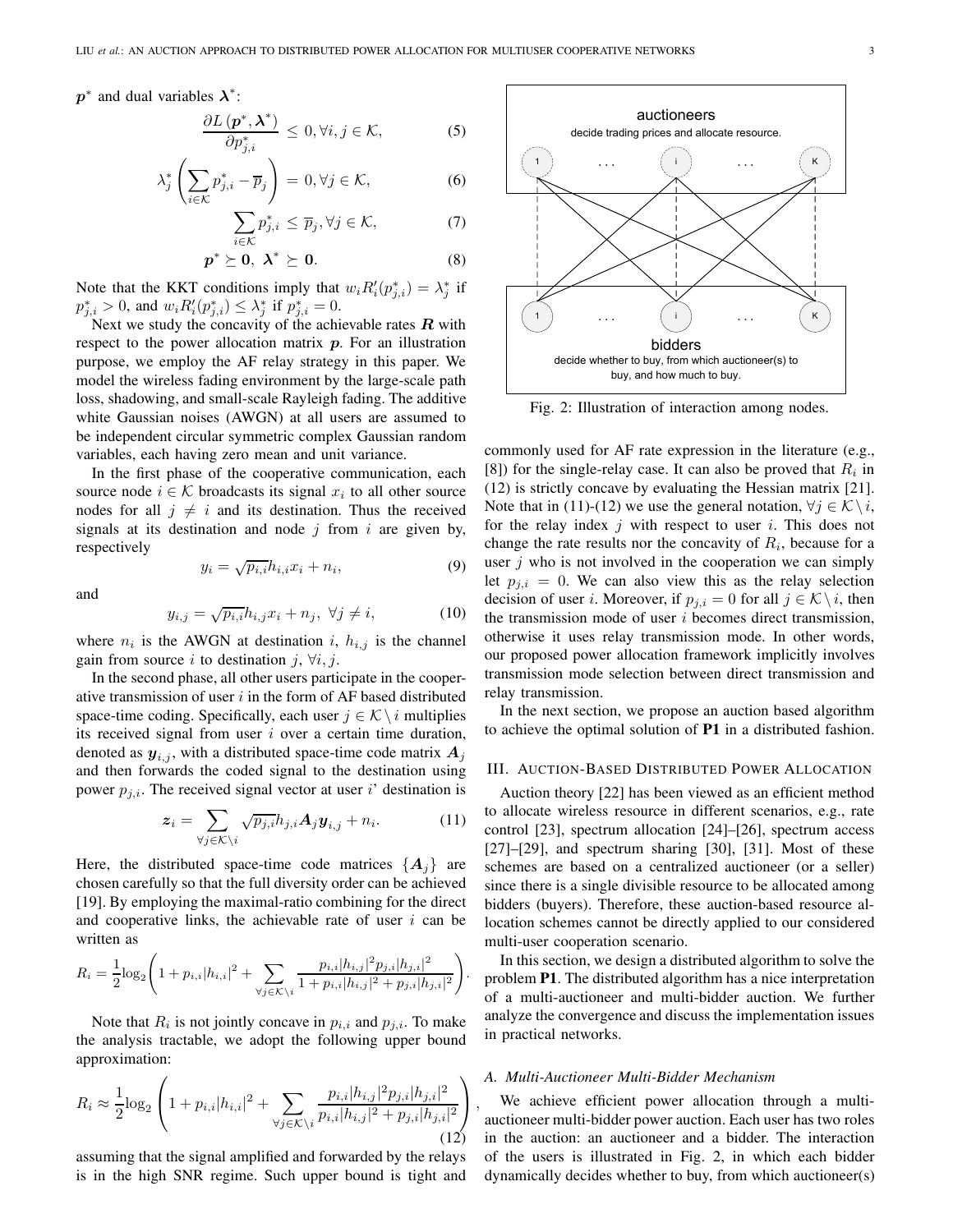to buy, and how much to buy. In the sequence, each auctioneer independently announces its trading price and allocates power to the bidders.

In the proposed approach, each user i submits a bid  $b_{j,i}$ to each user j. When  $i = j$ , we assume that user i submits a *virtual* bid  $b_{i,i}$  to itself, since it also acts as an auctioneer (denoted as dotted lines in Fig. 2). By bidding for its own resource, each user i can determine how much power  $p_{i,i}$  to consume for itself, besides how much power  $p_{j,i}$  (for all  $j \neq i$ ) it buys from others.

Let  $\boldsymbol{\pi} = (\pi_1, \pi_2, \dots, \pi_K)$  be the price vector of the auctioneers, and *b* the bidding matrix whose element  $b_{i,i}$  means the willingness bidder  $i$  buys from auctioneer  $j$ . By definition,  $\mathbf{b}_i = \{b_{j,i}\}_{j=1}^K$ , the column i of **b**, is user i's bidding vector. The multi-auctioneer multi-bidder power auction consists of two steps:

- 1) For a given price vector  $\pi$ , each user  $i \in \mathcal{K}$ , determines its demand vector  $\{p_{j,i}\}_{j=1}^K$ , then submits the corresponding bid vector  $\{b_{j,i}\}_{j=1}^K$  to auctioneers;
- 2) For the collected bids *b*, each auctioneer  $j \in \mathcal{K}$ , determines its supply vector  $\{p_{j,i}\}_{i=1}^K$  and announces its price  $\pi_j$ .

The key challenge is how to design the price vector  $\pi$  and bidding matrix *b* so that the outcome of the proposed power auction is equivalent to the optimal solution of **P1**.

We introduce the two-side auction rule as follows:

- 1) At the side of the bidders, each bidder  $i \in \mathcal{K}$ , submits it bid proportionally to the price of auctioneer  $j$  and the power it will purchase from auctioneer j, i.e.,  $b_{j,i} =$  $\pi_j p_{j,i}, \forall j$ . Intuitively, if  $p_{j,i} = 0$ , bidder i does not bid for auctioneer j.
- 2) At the side of the auctioneers, we adopt Kellymechanism [23] such that each auctioneer  $j \in \mathbb{C}$  $K$ , attempts to maximize the surrogate function  $\sum_{i \in \mathcal{K}} b_{j,i} \log p_{j,i}$  by allocating power  $p_{j,i}$  according the bids  $b_{j,i}$ . Note that the surrogate function can be selected arbitrarily as long as it is differentiable, strictly increasing, and concave in  $p_{j,i}$ .

In what follows, we describe the two-side auction in detail.

*1) Bidder-Side Auction:* Each bidder i maximizes its surplus, which is the difference between the benefit from buying power from auctioneers and its payments. For the given prices  $\pi$ , bidder *i* first determines its optimal demand according to the following surplus maximization (**Bidder Sub-Problem**):

$$
\max_{\{p_{j,i}\}_{j=1}^K} S_i = w_i R_i - \sum_{j \in \mathcal{K}} \pi_j p_{j,i}.
$$
 (13)

It is not difficult to prove that the surplus function  $S_i$ is jointly concave in  $\{p_{j,i}\}_{j=1}^K$ , where  $R_i$  is a function of  $\{p_{j,i}\}_{j=1}^K$  (as defined in (12)). Due to the concavity of  $S_i$ , bidder i can optimally choose the unique power vector  ${p_{j,i}^*}$ <sub> ${j_{j=1}^K$ </sub> to maximize its profit. Then bidder i submits its optimal bids to auctioneers according its optimal demand and the given prices  $\pi$ :

$$
b_{j,i}^* = p_{j,i}^* \pi_j, \ \forall j. \tag{14}
$$

Differentiating  $S_i$  with respect to  $p_{j,i}$ , we can obtain the

sufficient and necessary first order condition:

$$
\frac{\partial S_i}{\partial p_{j,i}^*} = w_i R_i'(p_{j,i}^*) - \pi_j = 0, \quad \forall i, j.
$$
 (15)

Observing the KKT conditions of **P1**, we notice that if auctioneers announce their prices as

$$
\pi_j^* = \lambda_j^* = w_i R_i'(p_{j,i}^*), \quad \forall i, j,
$$
\n
$$
(16)
$$

the optimal power  $p^*$  in the bidder sub-problem is consistent with the one in **P1**.

From above we can see that the individual optimum in the Bidder Sub-problem is also the global optimum if the prices are appropriately selected.

*2) Auctioneer-Side Auction:* After introducing the Bidder Sub-Problem, we now turn to the auctioneers. Solving the optimal power supply of each auctioneer  $j$  can be formulated as (**Auctioneer Sub-Problem**):

$$
\max \sum_{i \in \mathcal{K}} b_{j,i} \log p_{j,i} \tag{17}
$$

$$
s.t. \quad \sum_{i \in \mathcal{K}} p_{j,i} \leq \overline{p}_j \tag{18}
$$

variables 
$$
p \succeq 0
$$
 (19)

The associated Lagrangian can be written as

$$
L'_{j} = \sum_{i \in \mathcal{K}} b_{j,i} \log p_{j,i} - \mu_{j} \left( \sum_{i \in \mathcal{K}} p_{j,i} - \overline{p}_{j} \right), \qquad (20)
$$

where  $\mu_i$  is the Lagrange multiplier of auctioneer j. The KKT conditions for the Auctioneer Sub-Problem are given by

$$
p_{j,i}^* = \frac{b_{j,i}}{\mu_j^*}, \forall i \in \mathcal{K}, \tag{21}
$$

$$
\mu_j^* \left( \sum_{i \in \mathcal{K}} p_{j,i}^* - \overline{p}_j \right) = 0, \tag{22}
$$

$$
\sum_{i \in \mathcal{K}} p_{j,i}^* \le \overline{p}_j,\tag{23}
$$

$$
\boldsymbol{p}^* \succeq \boldsymbol{0}, \ \mu_j^* \geq 0. \tag{24}
$$

By comparing the Auctioneer Sub-Problem with **P1**, one can see that if  $\mu = \lambda$  and bidders select their bids as follows:

$$
b_{j,i}^* = p_{j,i}^* w_i R_i'(p_{j,i}^*), \tag{25}
$$

then  $(21)-(24)$  are equivalent to  $(5)-(8)$  and the solutions of the Auctioneer Sub-Problem for all auctioneers coincide with **P1**.

## *B. Distributed Algorithm*

We now design a mechanism to realize the multi-auctioneer multi-bidder power auction in a distributed fashion, in which we incorporate *primal-dual algorithms* which have been studied extensively in the literature. The mechanism is executed iteratively. Formally, we present the detailed mechanism in Algorithm 1. Each iteration consists of bid update (Algorithm 2), power allocation, and price update. Note that Algorithm 2 incorporates auctioneer (or relay) selection and transmission mode selection.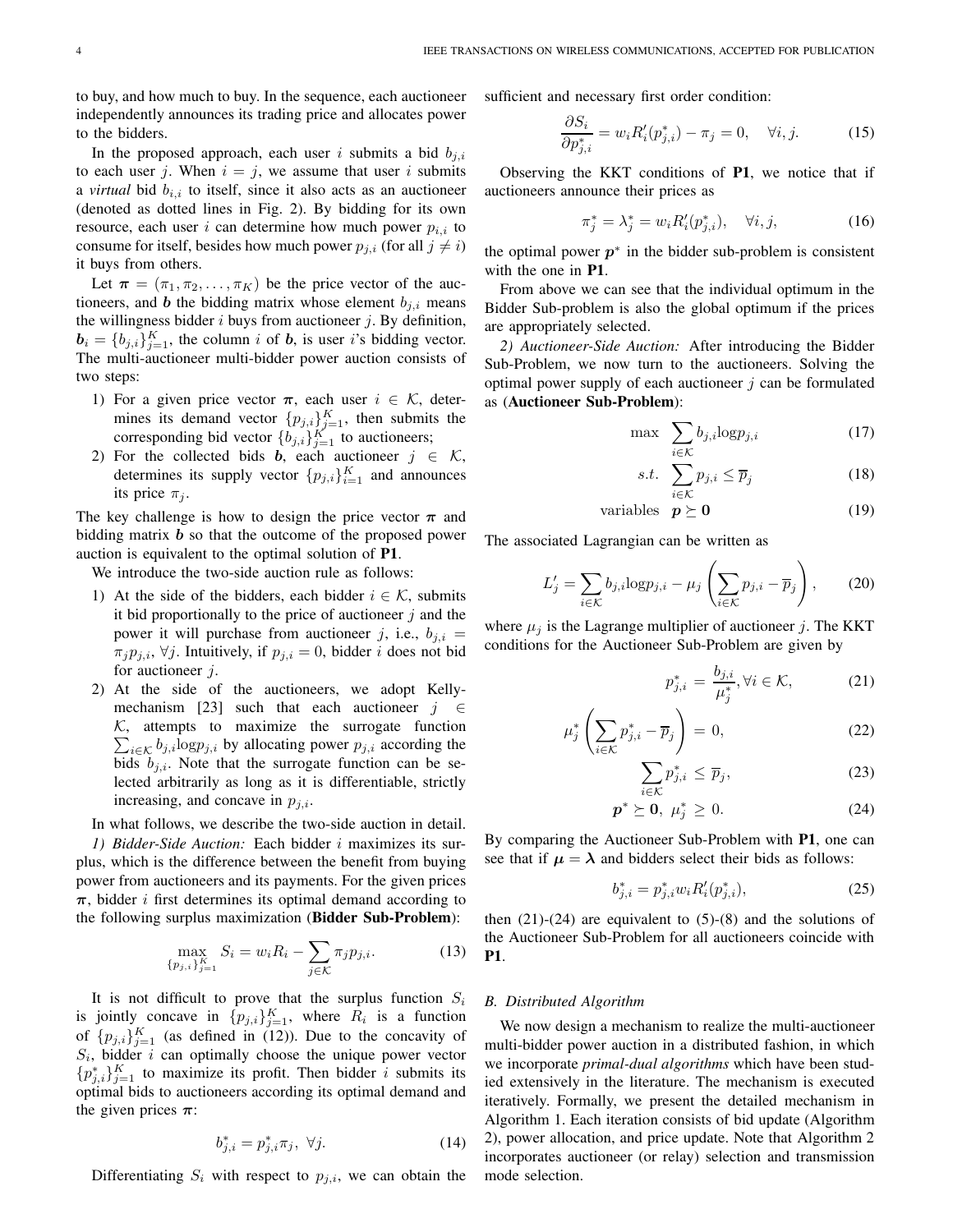**Algorithm 1** Multi-Auctioneer Multi-Bidder Power Auction **Initialization.** Set the iteration index  $t = 0$ . Set the direct transmission mode to be the initial state for all nodes, i.e.,  $p^{(0)} = \text{diag}(\overline{p}_1, ..., \overline{p}_i, ..., \overline{p}_K)$ . Randomly generate a  $K \times K$  bid matrix  $\mathbf{b}^{(0)} \succeq 0$  and a price vector  $\mathbf{\lambda}^{(0)} =$  $(\lambda_1^{(0)}, ..., \lambda_i^{(0)}, ..., \lambda_K^{(0)}) \succeq 0.$ **repeat**

- $t \leftarrow t + 1$ .
- **Bidder Sub-Problem** in (13):
	- **–** *Bid update*. // Algorithm 2
- **Auctioneer Sub-Problem** in (17):
	- **−** *Power allocation*. Each user  $j \in \mathcal{K}$  (as an auctioneer) independently allocates the power  $p_{ji}^{(t)}$  to user *i*:

$$
p_{j,i}^{(t)} = \frac{b_{j,i}^{(t-1)}}{\lambda_j^{(t-1)}}, \quad \text{for } i = 1, 2, ..., K. \tag{26}
$$

**–** *Price update*. Each user j ∈ K (as an auctionneer) updates its price as:

$$
\lambda_j^{(t)} = \lambda_j^{(t-1)} + \epsilon_j \left( \sum_{i \in \mathcal{K}} p_{j,i}^{(t)} - \overline{p}_j \right), \qquad (27)
$$

where  $\epsilon_j$  is a small constant step-size.

**until** The price vector  $\lambda$  converges.

**Algorithm 2** Bid update 1:  $t \geq 1$ ; 2: **for** each bidder  $i = 1: K$  **do** 3: **for** each auctioneer  $j = 1: K$  **do** 4: **if**  $\partial S_i^{(t)} / \partial p_{j,i}^{(t)} > 0$  or equivalently  $w_i R_i' \left( p_{j,i}^{(t)} \right) > 0$  $\lambda_j^{(t-1)}$  then 5: Submit bid  $b_{j,i}^{(t)} = p_{j,i}^{(t)} w_i R_i' (p_{j,i}^{(t)})$  to auctioneer j; 6: **else** 7:  $b_{j,i}^{(t)} = 0$  and do not submit bid to auctioneer j; 8: **end if** 9: **end for** 10: **end for**

There are several points should be noted. Firstly, from (27), one can see that we must have  $\sum_{i \in \mathcal{K}} p_{j,i}^{(t)} = \overline{p}_j$  when  $t \to \infty$ so that the KKT condition (22) is satisfied as the price  $\lambda_j$ cannot be zero.

Secondly, in the procedure of bid update (Algorithm 2), it is not necessary for each bidder to submit positive bids to all auctioneers in each iteration. Specifically, the auctioneer selection depends on two factors. (26) shows that the purchased power is proportional to the submitted bids and inversely proportional to auctioneers' prices. This means that the higher willingness bidder i has for auctioneer j and the lower price auctioneer  $i$ announces, the more power bidder  $i$  can get from auctioneer j. Therefore, a feasible way of auctioneer selection for bidder i is to observe how  $S_i$  varies with  $p_{i,i}$ , i.e., observe the sign of  $\frac{\partial S_i}{\partial p_{j,i}}$  or, equivalently,  $w_i R'_i(p_{j,i}) - \lambda_j$ . Note that *p* is obtained by Algorithm 1 in the current iteration, and the price vector *λ* is obtained in the latest previous iteration. Let us first discuss

the case of  $i \neq j$ . If  $\frac{\partial S_i}{\partial p_{j,i}} > 0$  or  $w_i R_i'(p_{j,i}) > \lambda_j$ , this means that bidder  $i$  can obtain a larger profit by increasing the purchased power  $p_{i,i}$  then bidder i bids for auctioneer j, otherwise auctioneer  $j$  should not be selected for bidder  $i$ . This is due to that the channel gain  $h_{i,j}$  is week such that bidder i cannot benefit from auctioneer  $j$ , or many other bidders bid for auctioneer  $j$  so that auctioneer  $j$  raises its price, then the profit bidder  $i$  benefits from auctioneer  $j$  cannot compensate the payment bidder  $i$  pays to auctioneer  $j$ . The bidding criterion is also applicable to the case of  $i = j$ . If  $\frac{\partial S_i}{\partial p_{i,i}} > 0$ , this means user  $i$  can increase its profit by increasing the consuming power  $p_{i,i}$ , due to the channel gain  $h_{i,i}$  or  $h_{i,j}$  (for some j) is strong then it has more willingness to consume the power for itself, otherwise user  $i$  prefers to sell its power to other users because it can obtain higher profit by charging others, rather than consumes the power itself.

Thirdly, in the proposed auction algorithm, it is assumed that all users are price takers, which means that they do not choose their bids strategically to impact the auctioneers' prices. The assumption is reasonable when there are many bidders such that each bidder's impact on the prices is small, and has been widely used in the literature (e.g., [16]–[18], [23]–[31]). However, when the number of users is small, then users' price anticipating behavior may change resource allocation, and the system should be modeled as a game between the users and the network. The corresponding solution concept is Nash equilibrium, and it is well known that Nash equilibrium often leads to network performance degradation comparing with a globally optimal solution. Such performance gap is often called the "price of anarchy" [32]. Notice that our goal is to design a distributed algorithm to solve a system-level optimization problem instead of game theoretical analysis.

*Proposition 1:* For any initial condition  $(\mathbf{p}^{(0)}, \mathbf{b}^{(0)}, \boldsymbol{\lambda}^{(0)})$ , the proposed multi-auctioneer multi-bidder power auction globally converges to the globally optimal point  $(\mathbf{p}^*, \mathbf{b}^*, \boldsymbol{\lambda}^*)$ as  $t \to \infty$ .

*Proof:* Please see Appendix A.

## *C. Discussion on Implementation Issues*

In this subsection, we show how the proposed multiauctioneer multi-bidder power auction can be applied in practical distributed networks.

First of all, we assume that the users interact each other synchronously. The synchronization can be implemented at the head of each transmission packet, in which pilot symbols carry out the task. This means at the beginning of the auction, every user (bidder role) bids for power simultaneously, then every user (auctioneer role) allocates power and announces price simultaneously. It is worth noting that our algorithm is also applicable for the case where the users interact each other asynchronously (e.g., there exist some malfunctional users that may not update their actions as frequently as the others) but leads to longer convergence time, which will be detailed in the numerical results. We assume the synchronization here only for reducing the convergence time.

Second, the source of user  $i$  needs to know the local information, including  $h_{i,i}$ ,  $h_{j,i}$ , and  $p_{j,i}$  for all  $j \neq i$ . Specifically, the destination of user  $i$  needs to send the CSI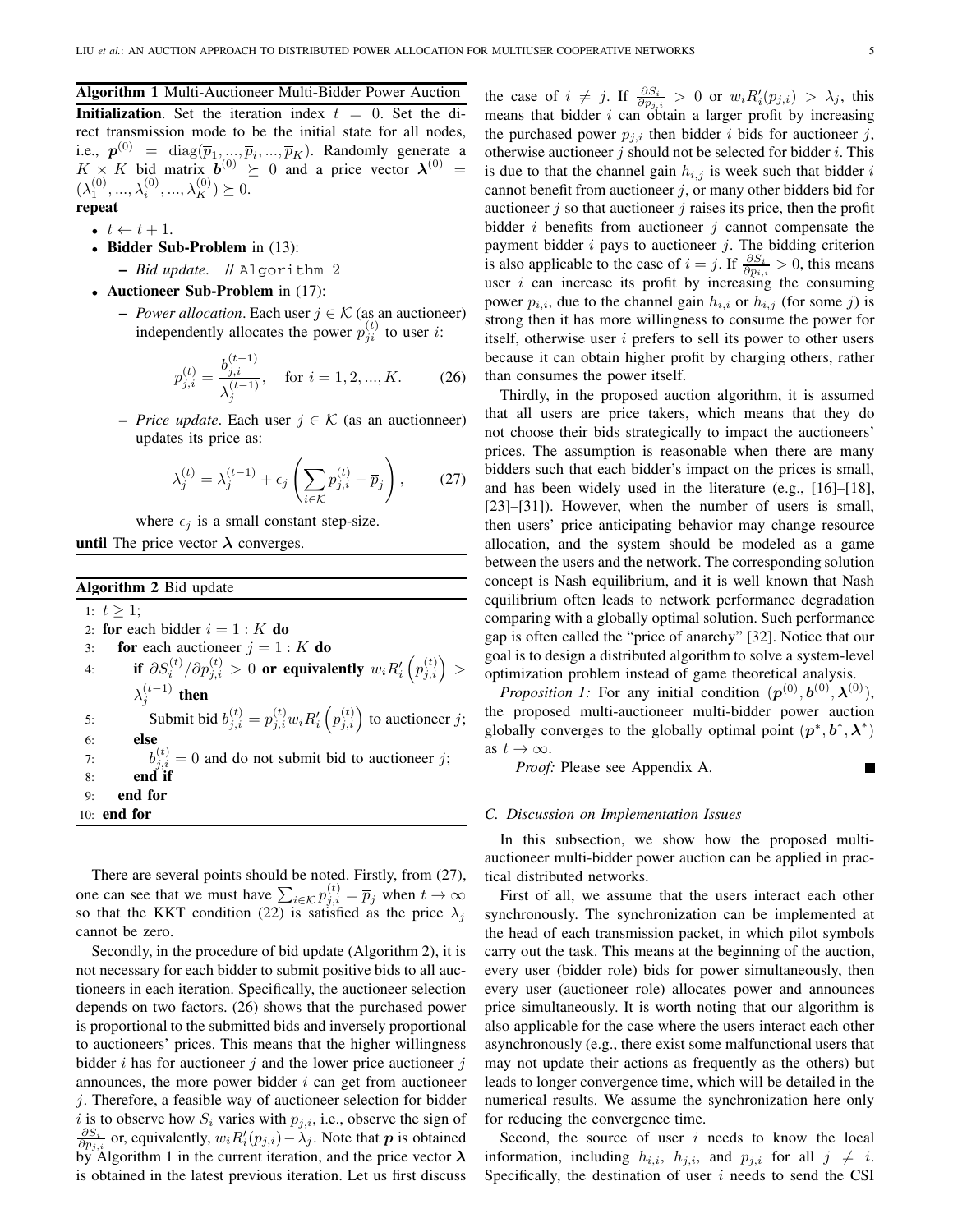$h_{i,i}$  to its own source, and the source of user j needs to send the CSI  $h_{j,i}$  to the source of user i for all  $i \neq j$ . Here it is assumed that channel estimation can be implemented at both source and destination of each user by pilot symbols in the head of frame, then the CSI can be sent via a feedback channel. Moreover, the source of user  $i$  can know the number of available relayed nodes and the amount of bidding power  $p_{j,i}$  by itself selecting other users for bidding.

Third, a trading place (i.e., public channel) is needed for interacting auction information including the initial information  $(p^{(0)}, b^{(0)}, \lambda^{(0)})$ , and iterative information  $(p^{(t)}, b^{(t)}, \lambda^{(t)})$ . In each iteration, each user (bidder role) first submits bids and then determines price and allocates power (auctioneer role) according to the collected bids. At the end of each iteration, each user makes a decision and updates its bid and price. Note that an auctioneer's decision is impacted by bidders' immediate willingness how much to buy from it, rather than other auctioneers' prices. Thus an auctioneer unnecessarily decodes the prices of others, though they are announced in an open manner.

Fourth, an appropriate step size for each user is needed. In this paper, we adopt the constant step size rule in  $(27)$ .<sup>2</sup> Generally speaking, a larger step size requires less time per iteration but leads to more iterations, while a smaller step size requires more time per iteration but leads to less iterations. In the proposed protocol, if the auction phase ends then the process turns into the transmission phase. While if any user does not converge at the end of the auction phase, it will be forced turn to the transmission phase. In this case, it can randomly make a decision, which results in the outcome is not optimal and the performance may degrade substantially. Therefore it is essential that each user achieves stability in the auction phase. A feasible way is to enlarge the period of the auction phase, which will reduce the spectrum efficiency. Here we assume that a slot can be designed long enough in the system so that the overhead of the auction phase is negligible.

#### IV. SIMULATION RESULTS

In this section, we evaluate the performance of the proposed distributed algorithm using simulation. In what follows, we first consider an example of four users for explicitly illustrating our proposed multi-auctioneer multi-bidder power auction. Then we demonstrate the throughput efficiency of the proposed algorithm over the direct transmission scheme in a network with different number of users. Without loss of generality, we let  $w_i = 1$  for all users.

#### *A. A Toy Example of Four Users*

To easily illustrate the details of the proposed distributed algorithm for multiuser cooperation, we first consider a toy example with four users. The system setup for the four-user network is a two-dimensional plane of size  $1 \times 1$  km as



Fig. 3: Initial topology of a network with 4 user and a destination.



Fig. 4: Final topology of a network with 4 user and a destination.

shown in Fig. 3, where the destination is located at  $(0, 0)$ , and four nodes are located at  $(0.2, 0.5)$ ,  $(0.4, 0.3)$ ,  $(0.5, 0.8)$ , and (0.8, 0.6). All nodes have the same maximum power constraints, i.e.,  $\overline{p}_i = 10$  dB,  $\forall i \in \mathcal{K}$ . The central frequency is around 5 GHz. The statistical path loss model and shadowing are referred to [34], where we set the path loss exponent to be 3.5 and the standard deviation of log-normal shadowing is 5.8 dB. The small-scale fading between any two nodes is characterized by the normalized Rayleigh fading.

Fig. 3 presents a topology of the network in the initial state, where all users transmit information with their maximum power without cooperation. By implementing the proposed power auction, the nodes are stimulated to cooperate with each other. For a given channel realization, the final state of the network topology is shown in Fig. 4, where dash lines represent direct transmission and solid lines represent relay transmission, and each color represents the links of one user. One can see that the nearer a node is to the destination, the more likely it acts as a relay. For example, as node 1 is the nearest to the destination, it forwards the information of other

<sup>&</sup>lt;sup>2</sup>Note that there exist other three step size rules, i.e., constant step length, square-summable but not summable, and diminishing step size rules [33]. They all can guarantee toward the global optimum but lead to different convergence time, and they have their own advantages and disadvantages [33]. How to choose and switch the step size rules in the updating procedure is important in practice, but a detailed discussion seems to be out of the scope of this paper.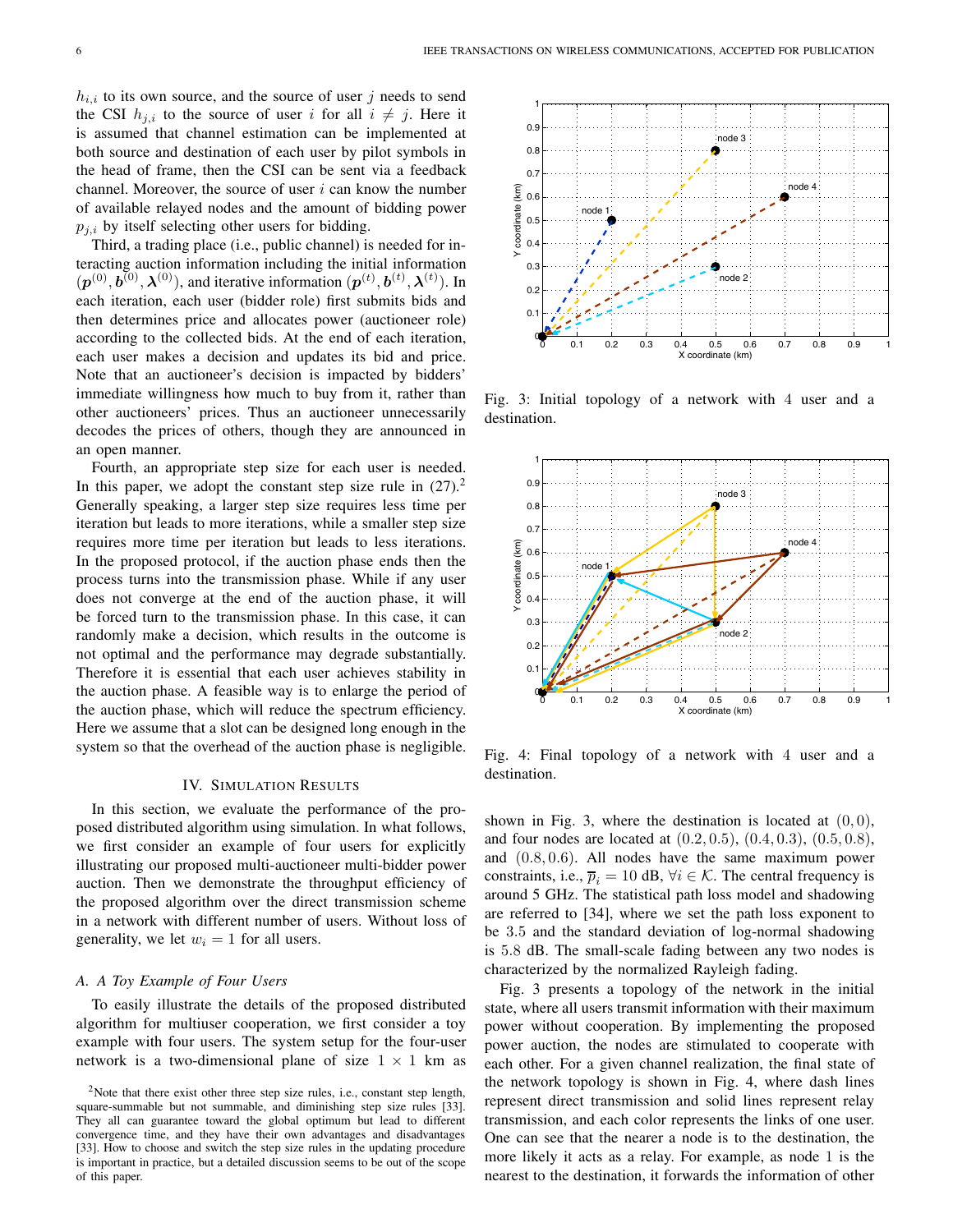

Fig. 5: Initial power distribution among nodes.



Fig. 6: Final power distribution among nodes.

three nodes, and node 2 forwards the information of node 3 and node 4. It is also found that node 2 not only helps node 3 and node 4 but also needs help from node 1. We further show the power distribution for each node in Fig. 5 and Fig. 6.

Fig. 7 and Fig. 8 show the dynamic strategies and payoffs of the users, respectively, using step size  $\epsilon_i = 10^{-3}$ ,  $\forall i \in \mathcal{K}$ . The total payoff of user  $i$  illustrated in the figure is defined as  $R_i - \sum_{j \in \mathcal{K}} p_{j,i} \lambda_j + \lambda_i \sum_{j \in \mathcal{K}} p_{i,j}, \forall i \in \mathcal{K}$ , which is the sum profits of both the auctioneer and bidder. First of all, we can find that the prices and surplus are convergent (about 60 iterations in this example). Secondly, one can see that the more likely a node acts as a relay, the higher price it addresses, and the higher surplus it can achieve. Thirdly, for node 1 and node 2 acting as relays, they need more iterations than node 3 and node 4. This can be interpreted as that node 1 and node 2 are in a dilemma whether to transmit themselves or help others. If they decide to help others, they have to face the tradeoff between how much power they retain for themselves and how much power they devote to others. Thus they need more interaction to make decisions. The observations coincide with the common sense of economics.

Though we have theoretically proved that the proposed algorithm can converge to the globally optimal solution when



Fig. 7: Convergence speed of prices using  $\epsilon_i = 10^{-3}$ ,  $\forall i$ .



Fig. 8: Convergence speed of payoffs using  $\epsilon_i = 10^{-3}$ ,  $\forall i$ .

the length of the auction phase goes to infinite (i.e.,  $t \to \infty$ ), it is practical to investigate the probability of convergence in finite time, rather than to make the auction convergent every time. Fig. 9 presents the cumulative distribution functions (CDF) of the price converging iteration using different step sizes. We observe that a small step size can raise the probability of convergence. For example, to achieve the probability 1 of convergence we need about 100, 60, and 2 iterations for step sizes  $\epsilon_i = 10^{-3}$ ,  $\epsilon_i = 10^{-4}$ , and  $\epsilon_i = 10^{-5}$ , respectively. Therefore, if the step size is small enough, our proposed mechanism can converge to the globally optimal solution with probability 1. We can further see that, for the same probability of convergence, node 1 and node 2 need more iterations, the interpretation of which is addressed in the above paragraph.

Finally, we consider the impacts of asynchronous updates among nodes in Fig. 10, with the 10 dB maximum power constraint and a constant step-size  $\epsilon_i = 10^{-3}$  for all nodes. Without loss of generality, it is assumed that node 4 does not update frequently as others (e.g., malfunctional user). For a given channel realization, it needs about 200 iterations for convergence if all nodes update their actions synchronously. When node 4 updates slowly, the system convergence times becomes about 300 and 1400 iterations if node 4's update frequency is  $1/4$  and  $1/20$  of others, respectively. This shows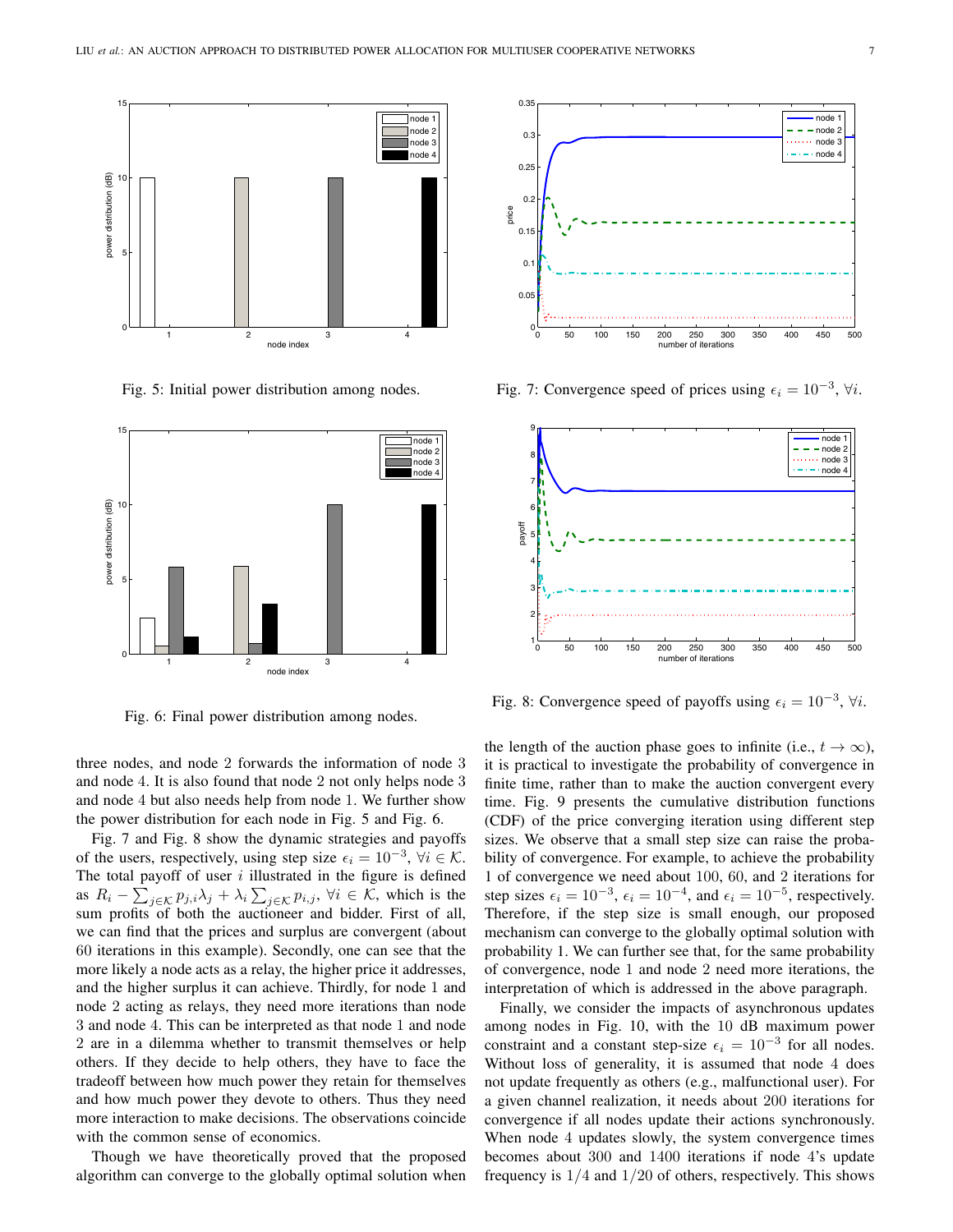

Fig. 9: CDF of price converging iterations with step sizes  $\epsilon_i = 10^{-3}$ ,  $\epsilon_i = 10^{-4}$  and  $\epsilon_i = 10^{-5}$ ,  $\forall i$ , respectively.



Fig. 10: Node 4's update frequencies are the same,  $1/4$ , and  $1/20$  as others, respectively.

that a slow updating node will slow down the overall convergence. Moreover, from the figure we observe that the proposed algorithm can converge to the global optimum, regardless of the slow updating node's update frequency (as long as it keeps updating). In other words, the asynchronous updates does not affect the network performance except the convergence time. The reason is that **P1** is essentially a convex optimization problem.

### *B. Networks with More Users*

In this subsection, we study the networks with more users. First, we compare the throughput performance of the proposed power auction algorithm in comparison with the direct transmission scheme in Fig. 11, with  $\overline{p}_i = 10$  dB and  $\overline{p}_i = 5$  dB,  $\forall i$ , respectively. Here, a total of 1000 independent channel realizations are used. The locations of nodes are random but uniformly distributed, varying with each channel realization. The step size  $\epsilon_i = 10^{-3}$  is used,  $\forall i$ . It is seen that the proposed algorithm outperforms the direct transmission scheme by a significant margin, especially when SNR is high or/and the number of nodes is large. This is consistent with the previous study on cooperative communications from an information theoretic perspective [2], [3]. Moreover, as shown in Fig. 12, we can observe that the complexity of the proposed algorithm does not increase considerably even in the case of large number of nodes.

## V. CONCLUSION AND FUTURE WORK

In this paper, we proposed a distributed framework for resource allocation in cooperative networks. We solved the



Fig. 11: Throughput comparison of two schemes.

problem by mapping it into the multi-auctioneer multi-bidder power auction. By following the proposed power auction, each user can capture the optimal tradeoff of power allocation between the transmitter and forwarder roles, and their behavior move towards the globally optimal solution for weighted sum rates maximization. We further designed a distributed realization mechanism to achieve the global optimum. Our proposed framework can be generally applied to different classes of networks, e.g., uplink cellular networks, ad hoc networks, and peer-to-peer networks.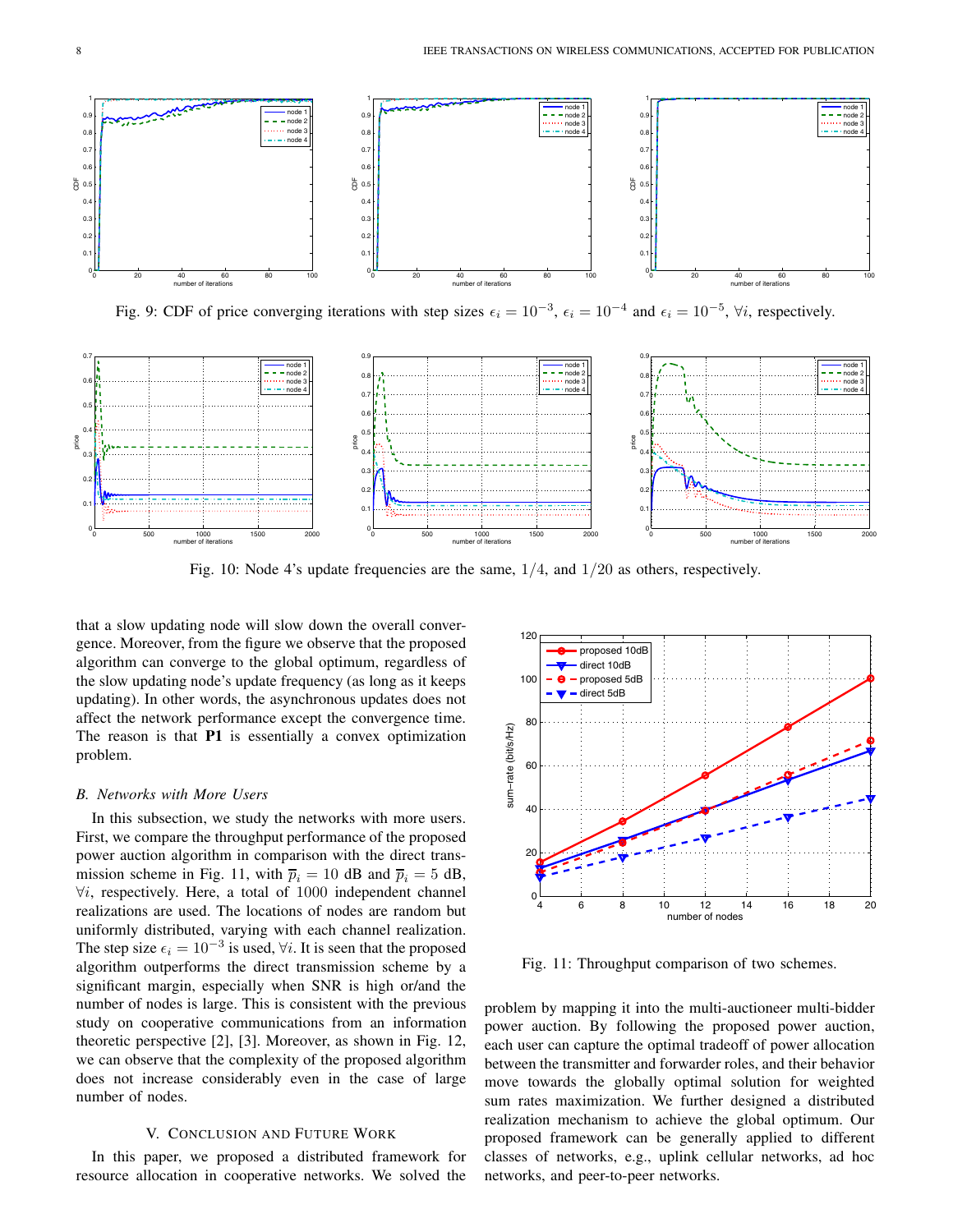

Fig. 12: Price convergence of 20 nodes. Each line represents one node.

There are several directions to extend the results in this paper. This paper took the nonregenerative based AF relay strategy as an example when solving **P1**. We can also use other more advanced regenerative relay strategies (e.g., DF) or hybrid relay strategies for the similar problem, but the analysis will be more challenging. Moreover, this paper aimed to design distributed algorithms for solving the global optimization problem instead of game theoretical analysis. It will be interesting to further consider the incentive issues of the users (e.g., price-anticipating users) in a distributed network. Also, we assume that the message passing is timely and accurate. It will be very interesting to understand more about the performance of the algorithm under delayed and erroneous message passing (e.g., [35]) in our future work.

## APPENDIX A PROOF OF PROPOSITION 1

The proof is based on LaSalle's invariance principle [36] and similar with that in [37]: Consider the differential equation:  $\dot{y}(t) = f(y(t))$ . Let  $Y : D \to \mathcal{R}$  be a radially unbounded<sup>3</sup>, continuously differentiable, positive definite<sup>4</sup> function such that  $\dot{Y} \leq 0$  for all  $Z \in D$ . Let  $\mathcal{E}$  be the set of points in *D* where  $\dot{Y} = 0$ . Let *M* be the largest invariant set<sup>5</sup> in  $\mathcal{E}$ . Then every solution starting in D approaches M as  $t \to \infty$ .

The Lyapunov function can be written as

$$
V(\lambda) = \frac{1}{2} \sum_{j \in \mathcal{K}} \left( \lambda_j^{(t)} - \lambda_j^* \right)^2.
$$
 (28)

It is obviously that this function is radially unbounded. We now study time-derivative of this function. Differentiating this

- <sup>4</sup>*Y* is positive definite if  $Y(Z^*) = 0$  for some  $Z^*$ , and  $Y(Z) > 0$  for all  $Z \neq Z^*$ .
	- <sup>5</sup>*M* is an invariant set if *Z*(0) ∈ *M* implies *Z*(*t*) ∈ *M* for all *t* ≥ 0*.*

function, we obtain:

$$
\dot{V}(\lambda) = \sum_{j \in \mathcal{K}} \left( \lambda_j^{(t)} - \lambda_j^* \right) \left( \sum_{i \in \mathcal{K}} p_{j,i}^{(t)} - \overline{p}_j \right)_{\lambda_j}^+ \tag{29}
$$

$$
\leq \sum_{j \in \mathcal{K}} \left( \lambda_j^{(t)} - \lambda_j^* \right) \left( \sum_{i \in \mathcal{K}} p_{j,i}^{(t)} - \overline{p}_j \right) \tag{30}
$$

$$
= \sum_{i \in \mathcal{K}} \sum_{j \in \mathcal{K}} \left( \lambda_j^{(t)} - \lambda_j^* \right) \left( p_{j,i}^{(t)} - p_{j,i}^* \right)
$$

$$
+\sum_{j\in\mathcal{K}}\left(\lambda_j^{(t)}-\lambda_j^*\right)\left(\sum_{i\in\mathcal{K}}p_{j,i}^*-\overline{p}_j\right) \qquad(31)
$$

$$
\leq \sum_{i \in \mathcal{K}} \sum_{j \in \mathcal{K}} \left( \lambda_j^{(t)} - \lambda_j^* \right) \left( p_{j,i}^{(t)} - p_{j,i}^* \right) \tag{32}
$$

$$
= \sum_{i \in \mathcal{K}} \sum_{j \in \mathcal{K}} \left( \frac{b_{j,i}^{(t)}}{p_{j,i}^{(t)}} - \frac{b_{j,i}^*}{p_{j,i}^*} \right) \left( p_{j,i}^{(t)} - p_{j,i}^* \right) \tag{33}
$$

$$
\leq 0,\tag{34}
$$

where (30) follows from (29) due to the nature of the projection  $(a)_b^+$ , i.e., if the projection is active then (29) is zero while (30) is positive, otherwise the equality holds. (32) follows due to the fact that  $\sum_{i \in \mathcal{K}} p_{j,i}^* = \overline{p}_j$ , or  $\lambda_j^* = 0$  if  $\sum_{i \in \mathcal{K}} p_{j,i}^* < \overline{p}_j$ . Finally, if bids chose as  $b_{j,i} = p_{j,i} R'_i(p_{j,i})$ , (34) follows due to the concavity and monotonicity of  $R_i$ .

Consequently, we have proved  $V(\lambda) \leq 0$ . It also implies that

$$
\mathcal{E} := \{ \lambda : \dot{V}(\lambda) = 0 \}
$$

is contained in the set

$$
S: \{\lambda : (29) = (30) = (32) = (33) = 0\}.
$$

Let  $M$  be the largest invariant set of the primal-dual algorithm contained in  $\mathcal{E}$ , then  $\lambda^{(t)}$  converges to M as  $t \to \infty$ . Since  $M \subset \mathcal{E} \subset \mathcal{S}$ ,  $\lambda^{(t)}$  must satisfy  $V(\lambda) = 0$  as  $t \to \infty$ . Thus  $\lim_{t\to\infty} \lambda^{(t)} = \lambda^*$ .

Since  $p$  and  $b$  vary along with  $\lambda$ , according to LaSalle's invariance principle [36], it implies that  $(p^{(t)}, b^{(t)}, \lambda^{(t)})$  converges to the globally optimal point  $(p^*, b^*, \lambda^*)$ .

### **REFERENCES**

- [1] Y. Liu, M. Tao, and J. Huang, "Auction-based optimal power allocation in multiuser cooperative networks," in *Proc. 2011 IEEE GLOBECOM*.
- [2] J. N. Laneman and G. W. Wornell, "Distributed space-time coded protocols for exploiting cooperative diversity in wireless networks," *IEEE Trans. Inf. Theory*, vol. 49, no. 10, pp. 2415–2425, Oct. 2003.
- [3] J. N. Laneman, D. N. C. Tse, and G. W. Wornell, "Cooperative diversity in wireless networks: efficient protocols and outage behavior," *IEEE Trans. Inf. Theory*, vol. 50, no. 12, pp. 3062–3080, Dec. 2004.
- [4] A. Sendonaris, E. Erkip, and B. Aazhang, "User cooperation diversity– part I: system description," *IEEE Trans. Commun.*, vol. 51, no. 11, pp. 1927–1938, Nov. 2003.
- [5] ——, "User cooperation diversity–part II: implementation aspects and performance analysis," *IEEE Trans. Commun.*, vol. 51, no. 11, pp. 1939– 1948, Nov. 2003.
- [6] T. Ng and W. Yu, "Joint optimization of relay strategies and resource allocations in cooperative cellular networks," *IEEE J. Sel. Areas Commun.*, vol. 25, no. 2, pp. 328–339, Feb. 2007.
- [7] T. Himsoon, W. Siriwongpairat, Z. Han, and K. J. R. Liu, "Lifetime maximization via cooperative nodes and relay deployment in wireless networks," *IEEE J. Sel. Areas Commun.*, vol. 25, no. 2, pp. 306–317, Feb. 2007.

 ${}^3g(\mathbf{Z})$  is radially unbounded if  $\lim_{\|\mathbf{Z}\| \to \infty} g(\mathbf{Z}) = \infty$ .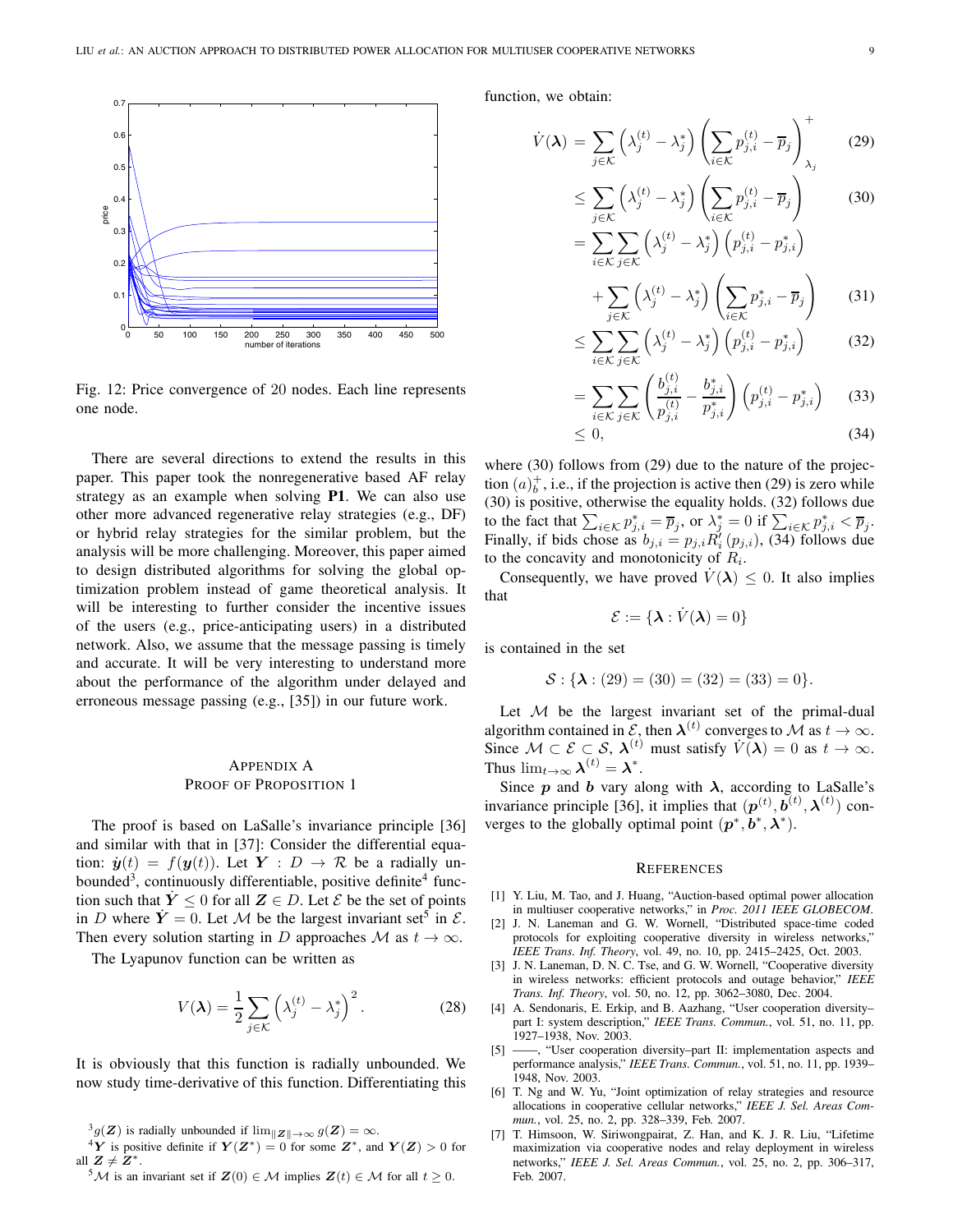- [8] J. Tang and X. Zhang, "Cross-layer resource allocation over wireless relay networks for quality of service provisioning," *IEEE J. Sel. Areas Commun.*, vol. 25, no. 4, pp. 645–656, May 2007.
- [9] S.-J. Kim, X. Wang, and M. Madihian, "Optimal resource allocation in multi-hop OFDMA wireless networks with cooperative relay," *IEEE Trans. Wireless Commun.*, vol. 7, no. 5, pp. 1833–1838, May 2008.
- [10] L. Le and E. Hossain, "Cross-layer optimization frameworks for multihop wireless networks using cooperative diversity," *IEEE Trans. Wireless Commun.*, vol. 7, no. 7, pp. 2592–2602, July 2008.
- [11] Y. Liu, M. Tao, B. Li, and H. Shen, "Optimization framework and graph-based approach for relay-assisted bidirectional OFDMA cellular networks," *IEEE Trans. Wireless Commun.*, vol. 9, no. 11, pp. 3490– 3500, Nov. 2010.
- [12] Y. Liu and M. Tao, "Optimal channel and relay assignment in OFDMbased multi-relay multi-pair two-way communication networks," *IEEE Trans. Commun.*, vol. 60, no. 2, pp. 317–321, Feb. 2012.
- [13] A. Bletsas, A. Khisti, D. P. Reed, and A. Lippman, "A simple cooperative diversity method based on network path selection," *IEEE J. Sel. Areas Commun.*, vol. 24, no. 3, pp. 659–672, Mar. 2006.
- [14] S. Savazzi and U. Spagnolini, "Energy aware power allocation strategies for multihop-cooperative transmission schemes," *IEEE J. Sel. Areas Commun.*, vol. 25, no. 2, pp. 318–327, Feb. 2007.
- [15] S. Sergi, F. Pancaldi, and G. M. Vitetta, "A game theoretical approach to the management of transmission selection scheme in wireless ad-hoc networks," *IEEE Trans. Commun.*, vol. 58, no. 10, pp. 2799–2804, Oct. 2010.
- [16] B. Wang, Z. Han, and K. J. R. Liu, "Distributed relay selection and power control for multiuser cooperative communication networks using stackelberg game," *IEEE Trans. Mobile Comput.*, vol. 8, no. 7, pp. 975– 990, July 2009.
- [17] J. Huang, Z. Han, M. Chiang, and H. V. Poor, "Auction-based resource allocation for cooperative communications," *IEEE J. Sel. Areas Commun.*, vol. 26, no. 7, pp. 1226–1237, Sep. 2008.
- [18] S. Ren and M. van der Schaar, "Pricing and distributed power control in wireless relay networks," *IEEE Trans. Signal Process.*, vol. 59, no. 6, pp. 2913–2925, June 2011.
- [19] Y. Jing and B. Hassibi, "Distributed space-time coding in wireless relay networks," *IEEE Trans. Wireless Commun.*, vol. 5, no. 12, pp. 3524– 3536, Dec. 2006.
- [20] Y. S and R. Schober, "Distributed space-time block coding," *IEEE Trans. Commun.*, vol. 54, no. 7, pp. 1195–1206, July 2006.
- [21] S. Boyd and L. Vandenberghe, *Convex Optimization*. Cambridge University Press, 2004.
- [22] V. Krishna, *Auction Theory*. Academic Press, 2002.
- [23] F. P. Kelly, A. K. Maulloo, and D. K. H. Tan, "Rate control for communication networks: shadow prices, proportional fairness and stability," *J. Oper. Res. Soc.*, vol. 49, no. 3, pp. 237–252, Mar. 1998.
- [24] J. Sun, E. Modiano, and L. Zheng, "Wireless channel allocation using an auction algorithm," *IEEE J. Sel. Areas Commun.*, vol. 24, no. 5, pp. 1085–1096, May 2006.
- [25] K. Yang, N. Prasad, and X. Wang, "An auction approach to resource allocation in uplink OFDMA systems," *IEEE Trans. Signal Process.*, vol. 57, no. 11, pp. 4482–4496, Nov. 2009.
- [26] L. Chen, S. Iellamo, M. Coupechoux, and P. Godlewski, "An auction framework for spectrum allocation with interference constraint in cognitive radio networks," in *Proc. 2009 IEEE INFOCOM*.
- [27] X. Zhou and H. Zheng, "TRUST: a general framework for truthful double spectrum auctions," in *Proc. 2009 IEEE INFOCOM*.
- [28] I. Stanojev, O. Simeone, U. Spagnolini, Y. B.-Ness, and R. L. Pickholtz, "An auction-based incentive mechanism for non-altruistic cooperative ARQ via spectrum-leasing," in *Proc. 2009 IEEE GLOBECOM*.
- [29] D. Niyato, E. Hossain, and Z. Han, "Dynamic spectrum access in IEEE 802.22-based cognitive wireless networks: a game theoretic model for competitive spectrum bidding and pricing," *IEEE Wireless Commun.*, vol. 16, no. 2, pp. 16–23, Apr. 2009.
- [30] D. Niyato and E. Hossain, "Competitive pricing for spectrum sharing in cognitive radio networks: dynamic game, inefficiency of Nash equilibrium, and collusion," *IEEE J. Sel. Areas Commun.*, vol. 26, no. 1, pp. 192–202, Jan. 2008.
- [31] J. Huang, R. Berry, and M. L. Honig, "Auction-based spectrum sharing," *ACM Mobile Netw. Appl. J.*, vol. 11, no. 3, pp. 405–418, June 2006.
- [32] R. Johari and J. Tsitsiklis, "Efficiency loss in a network resource allocation game," *Math. Oper. Res.*, vol. 29, no. 3, pp. 407–435, Aug. 2004.
- [33] S. Boyd, L. Xiao, and A. Mutapcic, "Subgradient methods," Stanford University, Oct. 2003. Available: [Lecturenotesonlineavailableathttp:// www.stanford.edu/class/ee392o/subgrad-method.pdf]
- [34] V. Erceg, L. Greenstein, S. Tjandra, S. Parkoff, A. Gupta, B. Kulic, A. Julius, and R. Jastrzab, "An empirically based path loss model for wireless channels in suburban environments," *IEEE J. Sel. Areas Commun.*, vol. 17, no. 7, pp. 1205–1211, July 1999.
- [35] A. H. M. Rad, J. Huang, M. Chiang, and V. W. Wong, "Utilityoptimal random access without message passing," *IEEE Trans. Wireless Commun.*, vol. 8, no. 3, pp. 1073–1079, 2009.
- [36] H. Khalil, *Nonlinear Systems*, 3rd edition. Prentice Hall, 2002.
- [37] A. Ozdaglar and R. Srikant, *Incentives and Pricing in Communication Networks*. Cambridge University Press, 2007.



Yuan Liu (S'11) received the B.S. degree from Hunan University of Science and Technology, Xiangtan, China, in 2006, and the M.S. degree from Guangdong University of Technology, Guangzhou, China, in 2009, both in Communications Engineering and with the highest honors. He is currently pursuing his Ph.D. degree at the Department of Electrical Engineering in Shanghai Jiao Tong University. His current research interests include cooperative communications, network coding, resource allocation, physical layer security, MIMO and OFDM

techniques. He is the recipient of the Guangdong Province Excellent Master Theses Award in 2010. He has been honored as an Exemplary Reviewer of the IEEE COMMUNICATIONS LETTERS. He is also awarded the IEEE Student Travel Grant for IEEE ICC 2012. He is a student member of the IEEE.



**Meixia Tao** (S'00-M'04-SM'10) received the B.S. degree in electronic engineering from Fudan University, Shanghai, China, in 1999, and the Ph.D. degree in electrical and electronic engineering from Hong Kong University of Science and Technology in 2003. She is currently an Associate Professor with the Department of Electronic Engineering, Shanghai Jiao Tong University, China. From August 2003 to August 2004, she was a Member of Professional Staff at Hong Kong Applied Science and Technology Research Institute Co. Ltd. From August

2004 to December 2007, she was with the Department of Electrical and Computer Engineering, National University of Singapore, as an Assistant Professor. Her current research interests include cooperative transmission, physical layer network coding, resource allocation of OFDM networks, and MIMO techniques.

Dr. Tao is an Editor for the IEEE TRANSACTIONS ON COMMUNICATIONS and the IEEE WIRELESS COMMUNICATIONS LETTERS. She was on the Editorial Board of the IEEE TRANSACTIONS ON WIRELESS COMMUNICATIONS from 2007 to 2011 and the IEEE COMMUNICATIONS LETTERS from 2009 to 2012. She also served as Guest Editor for *IEEE Communications Magazine* with feature topic on LTE-Advanced and 4G Wireless Communications in 2012, and Guest Editor for *EURISAP J WCN* with special issue on Physical Layer Network Coding for Wireless Cooperative Networks in 2010. She was in the Technical Program Committee for various conferences, including IEEE INFOCOM, IEEE GLOBECOM, IEEE ICC, IEEE WCNC, and IEEE VTC. Dr. Tao is the recipient of the IEEE ComSoC Asia-Pacific Outstanding

Young Researcher Award in 2009.



**Jianwei Huang** (S'01-M'06-SM'11) is an Assistant Professor in the Department of Information Engineering at the Chinese University of Hong Kong. He received B.E. in Radio Engineering from Southeast University (Nanjing, Jiangsu, China) in 2000, M.S. and Ph.D. in Electrical and Computer Engineering from Northwestern University (Evanston, IL, USA) in 2003 and 2005, respectively. He worked as a Postdoc Research Associate in the Department of Electrical Engineering at Princeton University during 2005-2007. He was a visiting scholar at Ecole

Polytechnique Federale De Lausanne (EPFL) and University of California-Berkeley.